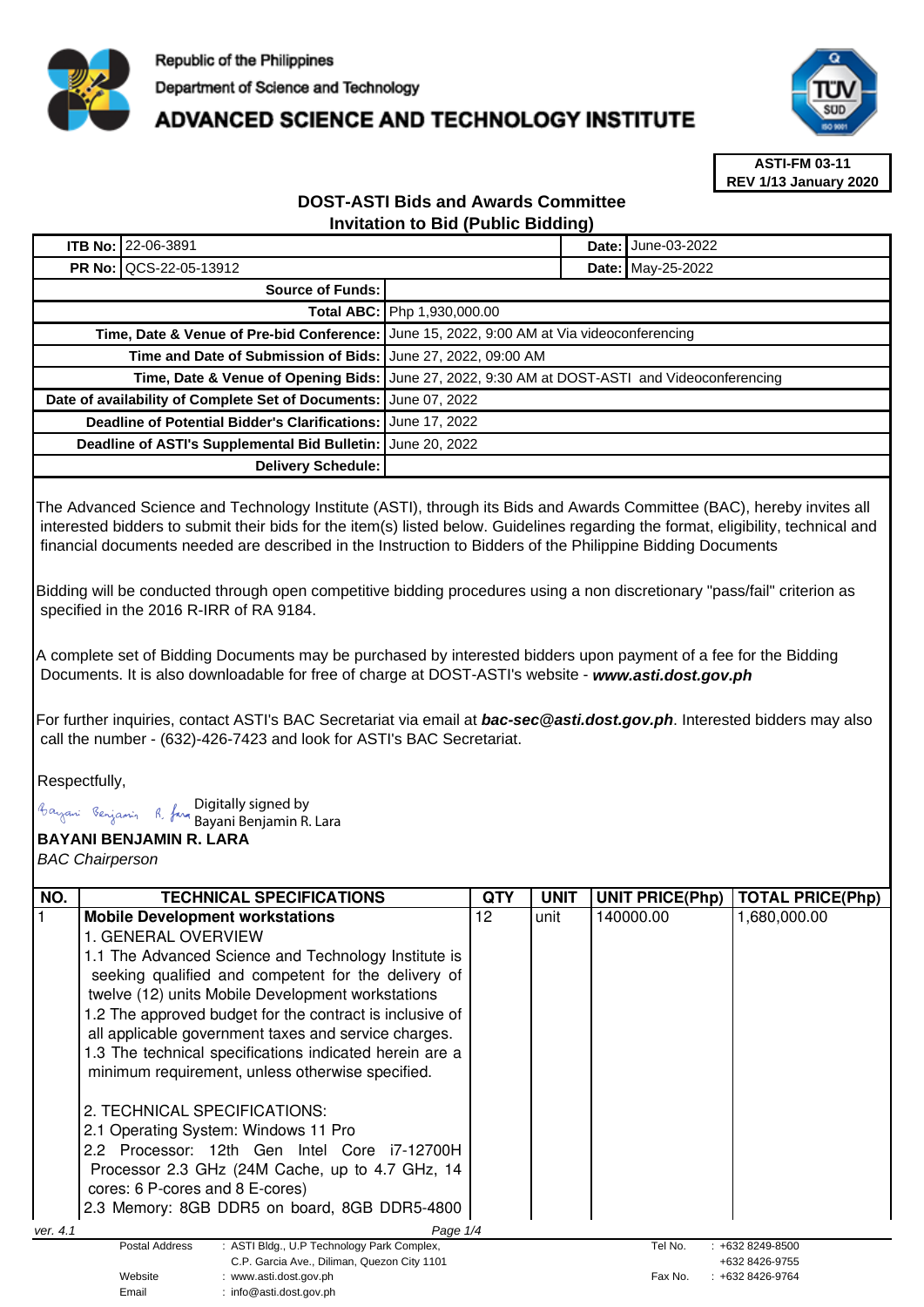| SO-DIMM, configurable to 40GB with dual channel<br>memory support, equivalent or higher<br>2.4 Storage: 256 GB PCIe 4.0NVMe M.2 Performance<br>plus 1TB SSD/HDD                                                                                                                                                              |
|------------------------------------------------------------------------------------------------------------------------------------------------------------------------------------------------------------------------------------------------------------------------------------------------------------------------------|
| 2.5 Display: 16-inch QHD+ 16:10 (2560 x 1600,<br>WQXGA) anti-glare display, 165Hz, 3ms, IPS-level,<br>Adaptive-Sync, Pantone Validated, MUX Switch +<br>Optimus, HDR                                                                                                                                                         |
| 2.6 Graphics: NVIDIA GeForce RTX 3060 Laptop GPU,<br>can be boosted to 1475MHz* at 120W (1425MHz<br>Boost Clock+50MHz OC, 100W+20W Dynamic Boost),<br>6GB GDDR6                                                                                                                                                              |
| 2.7 I/O Ports:<br>2.7.1 1x 3.5mm Combo Audio Jack<br>2.7.2 1x HDMI 2.0b<br>2.7.3 2x USB 3.2 Gen 2 Type-A<br>2.7.4 1x USB 3.2 Gen 2                                                                                                                                                                                           |
| 2.7.5 Type-C support DisplayPort / power delivery<br>2.7.6 1x RJ45 LAN port<br>2.7.7 1x Thunderbolt 4 support DisplayPort / power                                                                                                                                                                                            |
| delivery<br>2.8 Keyboard and Touchpad: Backlit Chiclet Keyboard<br>RGB, Touchpad                                                                                                                                                                                                                                             |
| 2.9 Camera: 720P HD IR Camera<br>2.10 Network and Communication: Wi-Fi 6E(802.11ax)<br>(Dual band) 2*2 + Bluetooth 5.2 equivalent or better<br>2.11 Battery: 90WHrs, 4S1P, 4-cell Li-ion                                                                                                                                     |
| 2.12 Power Supply: ø6.0, 240W AC Adapter, Output:<br>20V DC, 12A, 240W, Input: 100~240C AC 50/60Hz<br>universal, TYPE-C, 100W AC Adapter, Output: 20V<br>DC, 5A, 100W, Input: 100~240V AC 50/60Hz universal<br>2.13 Weight: 2.00 Kg (4.41 lbs)<br>2.14 Dimensions (W x D x H): 35.5 x 24.3 x 1.99 ~ 1.99                     |
| cm $(13.98" \times 9.57" \times 0.78" \sim 0.78")$<br>2.15 Audio: Built-in array microphone, 2-speaker<br>svstem                                                                                                                                                                                                             |
| 2.16 Security: BIOS Administrator Password and User<br>Password Protection, Kensington Security Slot                                                                                                                                                                                                                         |
| 3. ACCESSORIES:<br>3.1 Backpack<br>3.2 Mouse, HDMI cable<br>3.3 100W AC Adapter, Output: 20V DC, 5A, 100W,<br>Input: 100~240V AC 50/60Hz universal,                                                                                                                                                                          |
| 4. WARRANTY AND AFTERSALE SUPPORT<br>4.1 Supplier warrants the items against defects in<br>manufacturing and shipping and delivery issues.<br>4.2 Defective and incorrect items shall be replaced<br>4.3 Warranty Period should be 1 year On-Site; warranty<br>on Parts and Labor with Premier Support (1year on<br>Battery) |
| 5. PAYMENT AND DELIVERY TERMS<br>5.1 The price of bid must be inclusive of government<br>taxes and additional fees.<br>5.2 Government terms, payment upon complete<br>delivery                                                                                                                                               |
| 5.3 Delivery of goods shall be made by the supplier<br>within sixty (60) calendar days upon issuance of Notice<br>to Proceed                                                                                                                                                                                                 |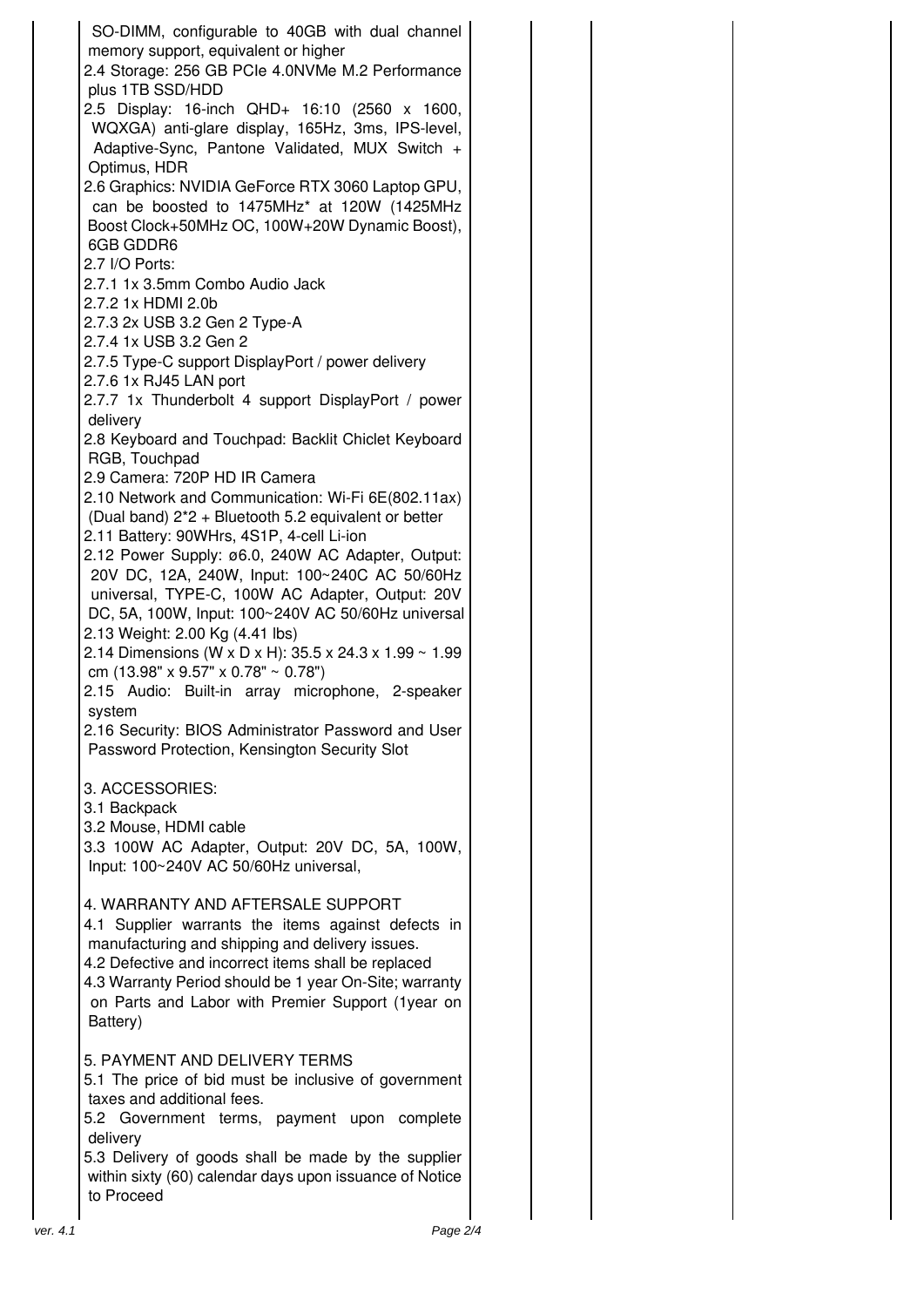|                | 5.4 The unit must be brand new and unused.                                                                                                                                                                                                                                                                                                                                                                                                                                                                                                                                                        |      |           |            |
|----------------|---------------------------------------------------------------------------------------------------------------------------------------------------------------------------------------------------------------------------------------------------------------------------------------------------------------------------------------------------------------------------------------------------------------------------------------------------------------------------------------------------------------------------------------------------------------------------------------------------|------|-----------|------------|
| $\overline{2}$ | Mobile Development workstations with external  1<br><b>Graphics Processing Unit (GPU)</b><br>1. GENERAL OVERVIEW<br>1.1 The Advanced Science and Technology Institute is<br>seeking qualified and competent for the delivery of one<br>(1) unit Mobile Development workstations with external<br>Graphics Processing Unit (GPU)<br>1.2 The approved budget for the contract is inclusive of<br>all applicable government taxes and service charges.<br>1.3 The technical specifications indicated herein are a<br>minimum requirement, unless otherwise specified.<br>2. TECHNICAL SPECIFICATIONS | unit | 250000.00 | 250,000.00 |
|                | 2.1 Operating System: Windows 10 Pro<br>2.2 Processor: 12th Gen Intel Core i9-12900H<br>Processor 2.5 GHz (24M Cache, up to 5.0 GHz, 14<br>cores: 6 P-cores and 8 E-cores)<br>2.3 Memory: 8GB DDR5 on board, 8GB DDR5-4800<br>SO-DIMM, configurable to 40GB with dual channel<br>memory support, equivalent or higher<br>2.4 Storage: 256 GB PCle 4.0 NVMe M.2 Performance<br>plus 2TB SSD                                                                                                                                                                                                        |      |           |            |
|                | 2.5 Display: 16-inch QHD+ 16:10 (2560 x 1600,<br>WQXGA) anti-glare display, 165Hz, 3ms, IPS-level,<br>Adaptive-Sync, Pantone Validated, MUX Switch +<br>Optimus, HDR<br>2.6 Graphics: NVIDIA GeForce RTX 3080 Ti Laptop<br>GPU, can be boosted to 1175MHz* at 120W<br>(1125MHz Boost Clock+50MHz OC, 100W+20W<br>Dynamic Boost), 16GB GDDR6<br>2.7 I/O Ports:                                                                                                                                                                                                                                     |      |           |            |
|                | 2.7.1 1x 3.5mm Combo Audio Jack<br>2.7.2 1x HDMI 2.0b<br>2.7.3 2x USB 3.2 Gen 2 Type-A<br>2.7.4 1x USB 3.2 Gen 2<br>2.7.5 Type-C support DisplayPort / power delivery<br>2.7.6 1x RJ45 LAN port<br>2.7.7 1x Thunderbolt 4 support DisplayPort / power<br>delivery                                                                                                                                                                                                                                                                                                                                 |      |           |            |
|                | 2.8 Keyboard and Touchpad: Backlit Chiclet Keyboard<br>RGB, Touchpad<br>2.9 Camera: 720P HD IR Camera<br>2.10 Network and Communication: Wi-Fi 6E(802.11ax)<br>(Dual band) 2*2 + Bluetooth 5.2 equivalent or better<br>2.11 Battery: 90WHrs, 4S1P, 4-cell Li-ion<br>2.12 Power Supply: ø6.0, 240W AC Adapter, Output:<br>20V DC, 12A, 240W, Input: 100~240C AC 50/60Hz<br>universal, TYPE-C, 100W AC Adapter, Output: 20V                                                                                                                                                                         |      |           |            |
|                | DC, 5A, 100W, Input: 100~240V AC 50/60Hz universal<br>2.13 Weight: 2.00 Kg (4.41 lbs)<br>2.14 Dimensions (W x D x H): 35.5 x 24.3 x 1.99 ~ 1.99<br>cm (13.98" x 9.57" x 0.78" ~ 0.78")<br>2.15 Audio: Built-in array microphone, 2-speaker<br>system<br>2.16 Security: BIOS Administrator Password and User<br>Password Protection, Kensington Security Slot                                                                                                                                                                                                                                      |      |           |            |
|                | 3. ACCESSORIES:<br>3.1 Backpack                                                                                                                                                                                                                                                                                                                                                                                                                                                                                                                                                                   |      |           |            |
| ver. 4.1       | Page 3/4                                                                                                                                                                                                                                                                                                                                                                                                                                                                                                                                                                                          |      |           |            |